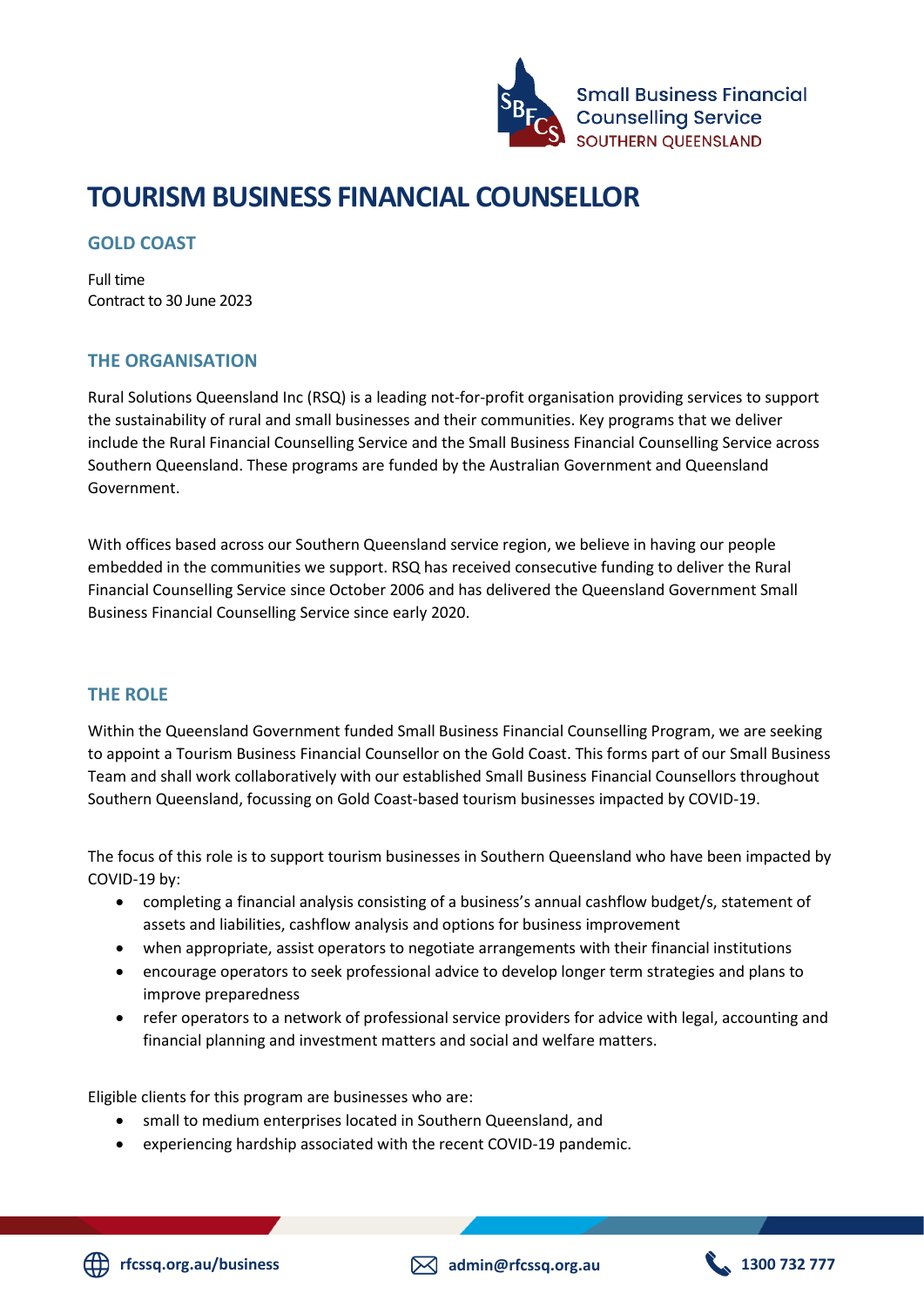In undertaking their role, a Tourism Business Financial Counsellor shall help clients to:

- understand their financial position
- understand the benefits and drawbacks of different options to manage financial issues
- develop budgets and cashflows
- negotiate with creditors
- access dispute resolution services
- understand their rights and access broader professional advice and support, and
- access government and community grants, programs or schemes.

Tourism Business Financial Counsellors do not provide financial advice, family, emotional or social counselling or prepare business plans but do provide referrals to appropriate professionals.

#### **KEY REQUIREMENTS OF THE ROLE**

To be successful in the role of Tourism Business Financial Counsellor, knowledge of the following shall be required or need to be rapidly obtained:

- cashflow budgeting and financial analysis
- business and enterprise planning
- small business issues and challenges in the current economic climate
- small business viability assessment
- loan structures and small business lending practices
- banker/creditor negotiation
- current class C driver licence
- Microsoft Office (required) and Salesforce (desirable) applications.

In addition, a Tourism Business Financial Counsellor needs to be equipped with a professional and empathetic outlook, combined with proven communication and interpersonal skills. Counsellors also need to be able to work autonomously whilst remaining part of a small and close-knit team. Undertaking outreach and associated activities to promote the service to potential clients is also a requirement of the role.

#### **DIPLOMA OF FINANCIAL COUNSELLING**

All Financial Counsellors need to either hold or be prepared to obtain a Diploma of Financial Counselling. Applicants who already hold this diploma shall be highly regarded. If not held, applicants must be prepared to commence study towards the diploma within three months of starting employment and obtain the diploma within two years. Diploma costs shall be met by Rural Solutions Queensland Inc.

#### **REMUNERATION**

Base salary of \$92,040 for a full-time position (without diploma) OR \$95,959 once the Diploma of Financial Counselling is attained, plus superannuation. As a not-for-profit, all employees have access to salary sacrificing of up to \$15,600 p.a. including rent and living expenses via [AccessPay.](https://accesspay.com.au/salary-packaging/)

Four weeks annual recreation leave are included in the package, plus four additional days (one per quarter) of professional, health and development leave (PHD leave). Further information on the Small Business Financial Counselling Service and the role of a Financial Counsellor is located at [www.rfcssq.org.au/business.](http://www.rfcssq.org.au/business)

**rfcssq.org.au/business admin@rfcssq.org.au 1300 732 777**